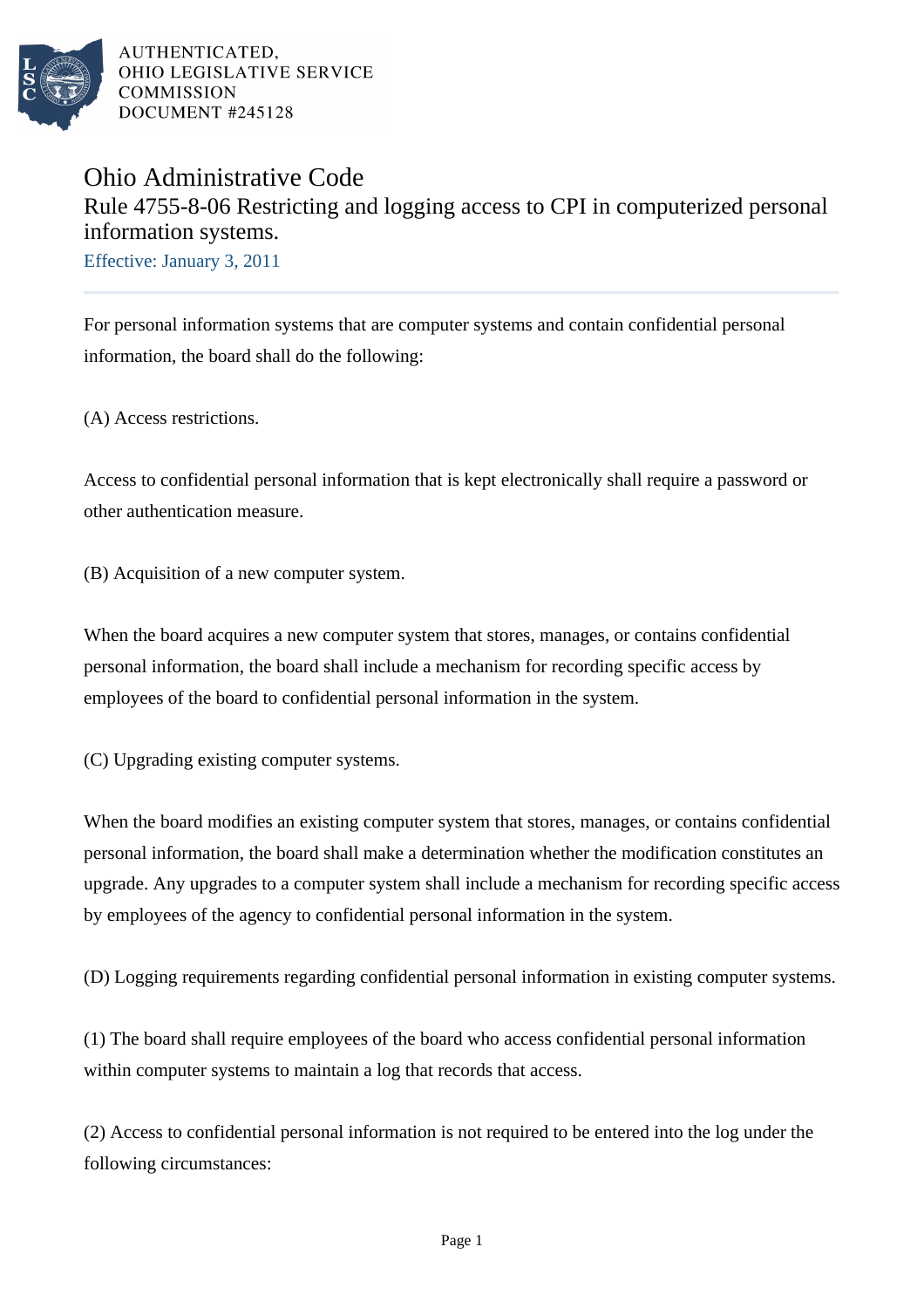

AUTHENTICATED. OHIO LEGISLATIVE SERVICE **COMMISSION** DOCUMENT #245128

(a) The employee of the board is accessing confidential personal information for official board purposes, including research, and the access is not specifically directed toward a specifically named individual or a group of specifically named individuals.

(b) The employee of the board is accessing confidential personal information for routine office procedures and the access is not specifically directed toward a specifically named individual or group of specifically named individuals.

(c) The employee of the board comes into incidental contact with confidential personal information and the access of the information is not specifically directed toward a specifically named individual or a group of specifically named individuals.

(d) The employee of the board accesses confidential personal information about an individual based upon a request made under either of the following circumstances:

(i) The individual requests confidential personal information about himself/herself.

(ii) The individual makes a request that the board take some action on that individual's behalf and accessing the confidential personal information is required in order to consider or process that request.

(3) For the purposes of this paragraph of this rule, the board may choose the form or forms of logging, whether in electronic or paper formats.

(E) Log management.

The board shall issue a policy that specifies the following:

(1) Who shall maintain the log;

(2) What information shall be captured in the log;